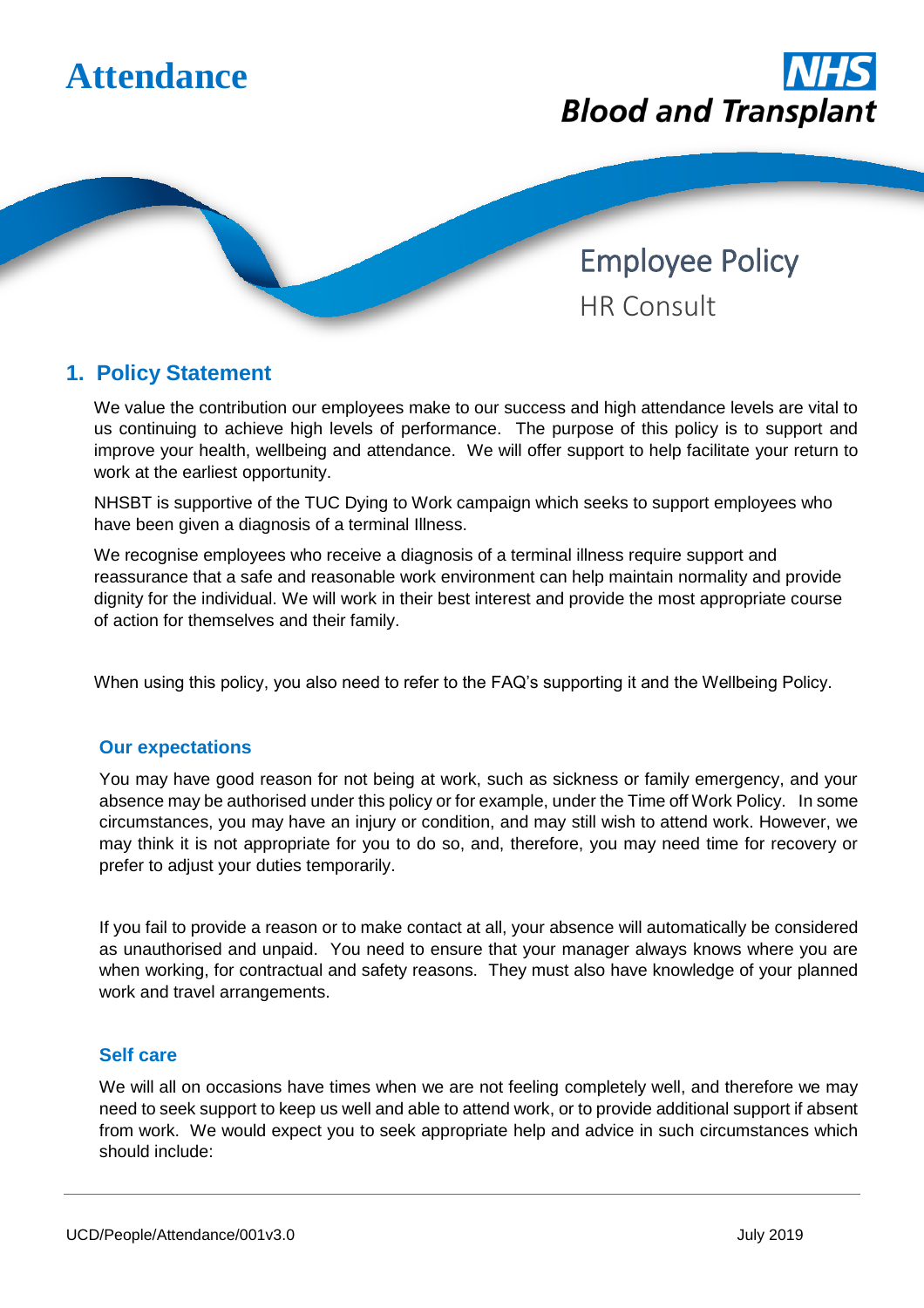- your own local GP services
- NHS Walk-in clinics
- your local pharmacy services
- by contacting NHS 111 or NHS Direct (Wales) services
- additional services provided by NHSBT (see below)
- local or national charities
- **Employee Assistance Programme**

On receipt of such advice, you may want to speak to your manager to let them know that you are not feeling completely well, but you are doing something about it. They may be able to make some allowances for you or put in some control measures to support you at this time, such as a temporary change to your hours or duties.

This policy explains

- what we expect from you and your manager when handling absence
- how we will work to reduce our levels of absence in line with our targets

The policy is based on some key principles as follows

- regular attendance at work is a requirement of your contract of employment and we ask that you take responsibility for your own wellbeing and for achieving and maintaining good attendance
- we will promote healthy work practices and take preventative actions to avoid risk in line with our duty of care to our employees
- when we are notified of any health conditions or areas that affect your wellbeing, we will offer a range of support to you when you have genuine grounds for absence for whatever reason
- we will consider and discuss advice provided by your GP on a "Statement of Fitness for Work" in order to help you get back to work
- we will use Occupational Health professionals where appropriate, to help identify the nature of your illness and to advise you and your manager on the best way to improve your health
- we will meet the standards of current legislation in relation to disabilities
- we will respect the confidentiality of all information relating to your sickness
- we will use the Disciplinary procedure if you do not give an explanation for your absence or the reason is not thought to be satisfactory

## **2. The Process**

#### **If you are going to be absent from work**

#### **Speak to your manager**

Speak to your manager or their deputy at least an hour before your normal start time, or in line with your local reporting arrangements. You should give a clear indication of the nature of the illness and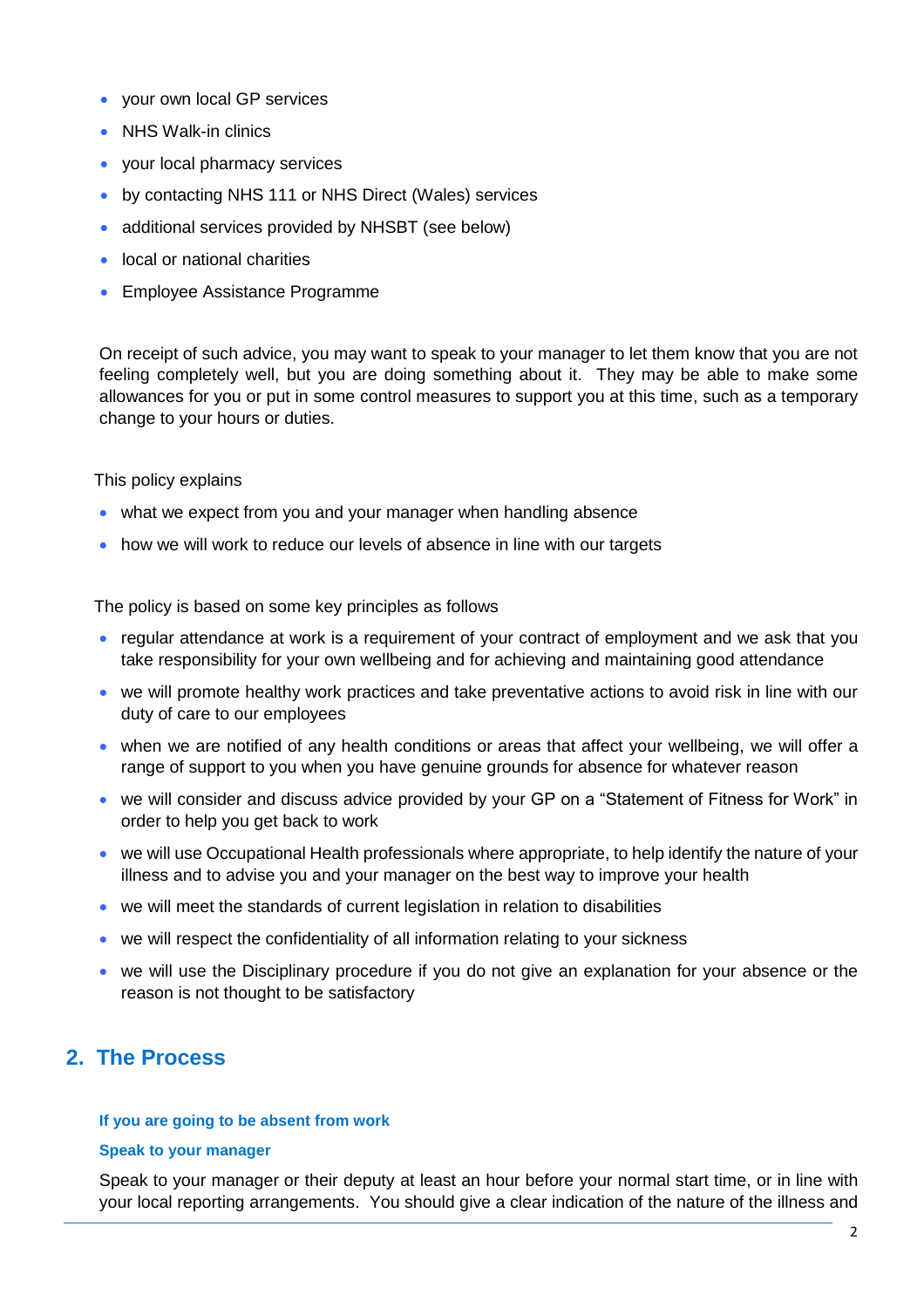a likely return date. If you think your absence is work related, you need to tell your manager. They will then contact HR Direct on 27700 in order to discuss this with Health and Safety and to ensure that your sick pay is correct. Your manager will make arrangements for continued, regular contact with you and will ask you if your absence is as a result of an incident/accident at work. A Health and Safety Advisor will contact you to discuss any lost time accidents and to identify any support to help you to return to work.

Your manager will record your absence on the EASY system for pay and monitoring purposes.

### **Certification of your absence**

You can 'self-certify' your sickness absence for up to and including the first 7 calendar days of your absence. After this you will need to send a 'Statement of Fitness for Work' (Fit Note) to your manager.

If your manager has evidence or is concerned that you have given false reasons for non-attendance and have falsely claimed NHS sick pay they will handle this as misconduct using the Disciplinary policy, they will also contact the Local Counter Fraud Specialist.

If your GP advises on the Fit Note that you may be fit for work your manager will discuss with you ways that we may be able to help to get you back to work. See People First 'Related Sites'.

### **When you return to work**

When you return to work your manager will meet with you to:

- discuss your absence so that they can establish the reason for absence (if this is work related they will follow the attached flow chart)
- see if there is anything they can consider to help you and to ensure that you are fit to return to work.
- record details of your discussions and any actions agreed
- highlight to you if you are approaching a trigger point and explain that your level of attendance is starting to cause concern and discuss ways in which this can be improved and any ways we can support you
- keep a record of the information on any GP fit note and give this back to you for safekeeping

This meeting is important to support you in your return, identify any support required if appropriate and to ensure your attendance at work for the future.

Your manager will provide you with a copy of any actions to address the situation that has been agreed e.g. notes, an e mail etc.

### **If you reach the Short-Term Absence Trigger Points**

While it is recognised you may have some short-term sickness absence, it is essential that frequent or high levels of absence are dealt with promptly and consistently.

Formal Absence Review Monitoring will normally be instigated if you reach any of the following triggers

- a total of 15 working days sickness absence (or 3 weeks pro rata if you are part time) in a rolling 12-month period
- 4 instances of sickness absence in a rolling 12-month period
- significant or unusual patterns or levels of absence over a period, normally up to 5 years, but could be a shorter period, which are causing concern. This could include periods of long-term sickness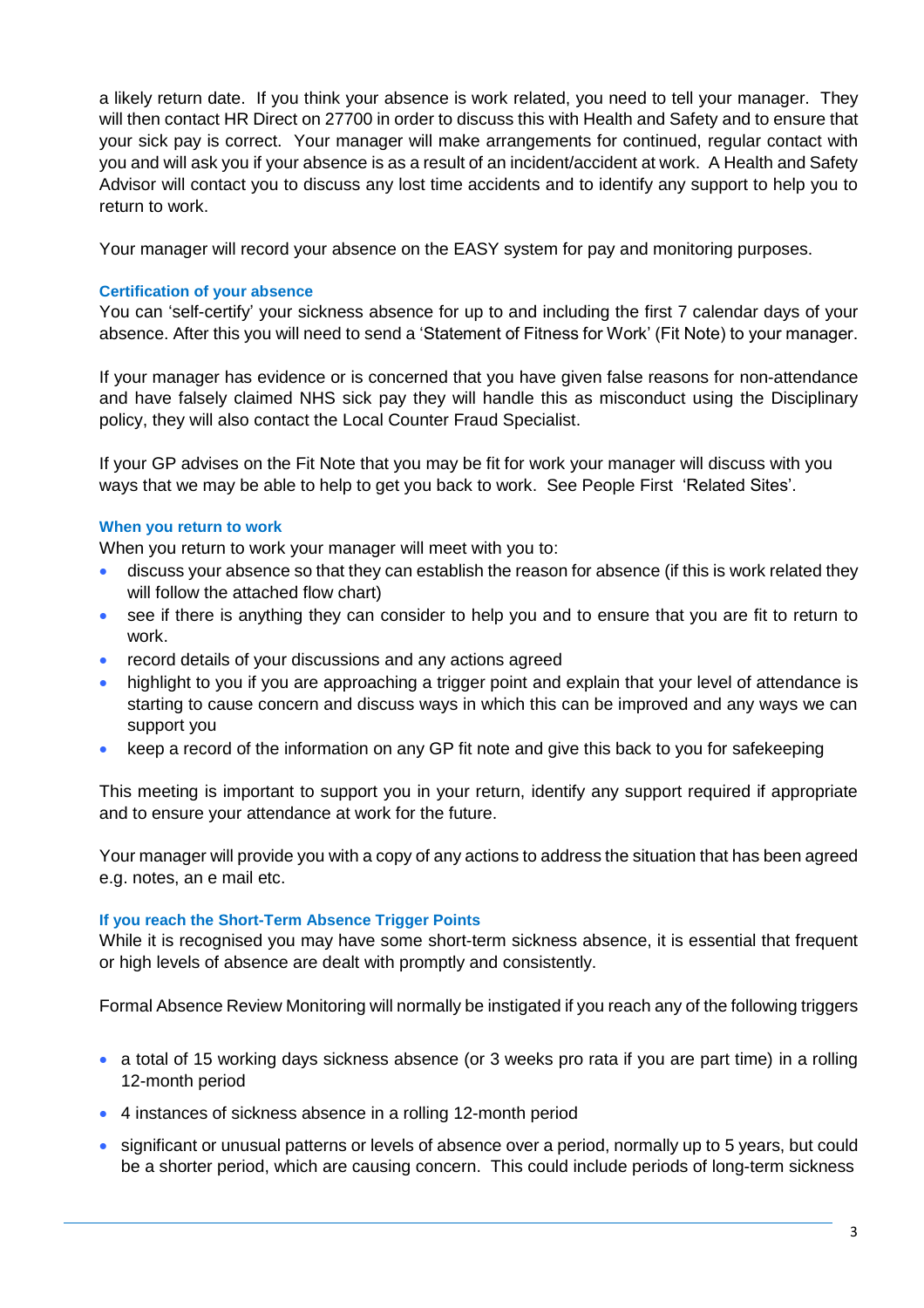These triggers will be pro rata if you are in your probationary period. See the Recruitment and Induction Policy.

These triggers are identified as a guide for your manager and provide the levels of absence when they should talk to you of their concern. They will need a conversation with you to ensure that you are receiving all the support you might need, and whether there is any action they could take to improve your attendance at work. Although long term absence is not normally included in short- term monitoring on its own, if you are approaching a trigger and have had some long-term absence it is appropriate for your manager to consider whether this should be included for monitoring purposes as part of the significant levels trigger point.

If you have absence relating to a disability your manager will consider, after discussion with you, whether it would be appropriate not to count the absence towards triggers as a reasonable adjustment.

Absence related to accidents at work would not normally count towards a trigger for absence monitoring unless there is a pattern of such absence.

There will, however, be some situations where having taken all the circumstances of your individual case into consideration, such as your length of service, previous attendance record etc., the formal stages of this policy are not implemented.

### **Formal Review meeting – Stage 1**

If it is necessary to initiate the formal review process owing to your levels of attendance, your manager will arrange a Formal Meeting as soon as possible after your last period of absence. Your manager may ask for Occupational Health advice if appropriate.

They will notify you in writing of the reason for the meeting and will provide you with full details of their concerns about your attendance. You have the right to be accompanied by an NHSBT employee or representative of a Trade Union you belong to.

At the meeting your manager will review your absence with you and their decision to implement the formal procedure. They will discuss any underlying concerns and explore the support that can be offered to improve your attendance. You will be able to raise any concerns you have and ask any questions you think are appropriate. Your manager will also explore with you ways in which you could improve your attendance, outline the standards of attendance expected in the future and any support agreed.

Your manager will write to you confirming the outcome of the meeting within 7 calendar days. The letter will advise you that if your absence levels in the 12-month review period starting from the day you returned from your absence are either of the following points, consideration will be made on progression to Stage 2 of the formal procedure.

a total of 10 working days sickness absence (or 2 weeks pro rata)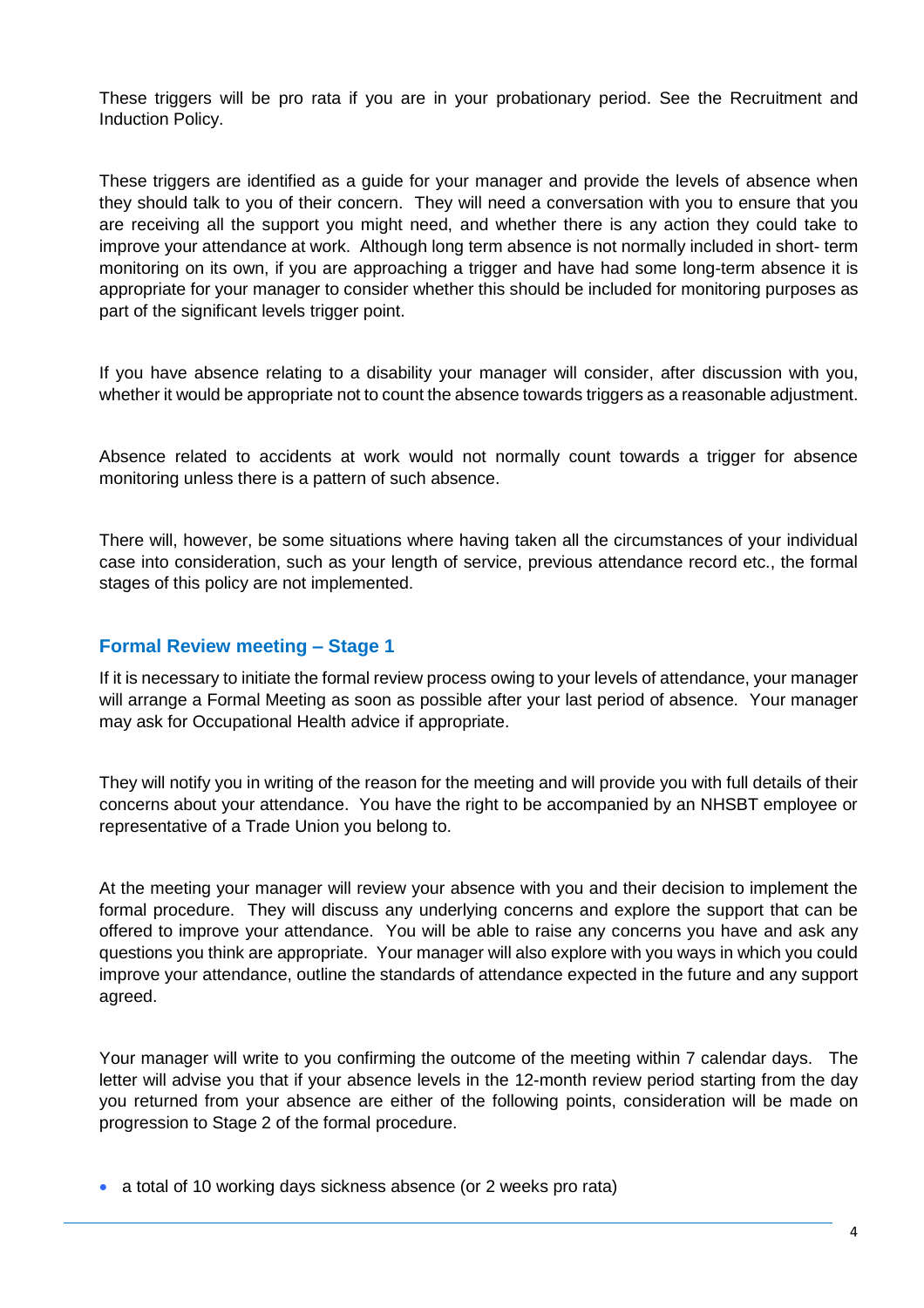- 3 instances of absence
- where the level or pattern of absence continues to cause concern

These triggers will be pro rata if you are in your probationary period.

Although long term absence is not normally included in short term monitoring on its own, if during your monitoring period you have a period of long-term absence your manager will consider whether this should be included for monitoring purposes.

During your monitoring period your manager will keep in touch with you so that they can continue to offer support to enable you to maintain a satisfactory level of attendance.

If, during the monitoring period, your attendance does not improve to the agreed level you will be referred to Stage 2 of the formal policy.

If, at the end of the monitoring period, your attendance level has been *satisfactory* your manager will confirm that the required improvement has occurred, and that formal monitoring will stop. Your manager will continue to support you to enable you to maintain your improved attendance.

If your absence levels *increase* again to the policy trigger points within the twelve months following the end of the monitoring period, you will be referred to Stage 1 of the formal process. If, however you have a pattern of reaching the trigger points in the policy your manager will consider whether to progress to Stage 3 of the Formal Process or the Disciplinary Policy as appropriate under the management of frequent, persistent or high levels of absence.

### **Formal Review meeting – Stage 2**

If you have not met the required standards during the monitoring period, you will be invited to a Formal Review Meeting – Stage 2. Your manager may ask for Occupational Health Advice if appropriate. They will notify you in writing of the reason for the meeting and will provide you with full details of their concerns about your attendance. You have the right to be accompanied by an NHSBT employee or representative of a Trade Union you belong to.

At the meeting your manager will review your absence with you and the reasons for your absences being monitored. They will discuss any underlying concerns and explore any appropriate support that can be offered to improve your attendance. You will be able to raise any concerns you have and ask any questions you may have. Your manager will also explore with you ways in which you could improve your attendance.

Your manager will agree an approach with you regarding the standards of attendance expected in the future and any supportive methods for consideration. They will confirm the outcome of the meeting in writing within 7 calendar days.The letter will advise you that if your absence levels in the 12-month review period starting from the day you returned from your absence are either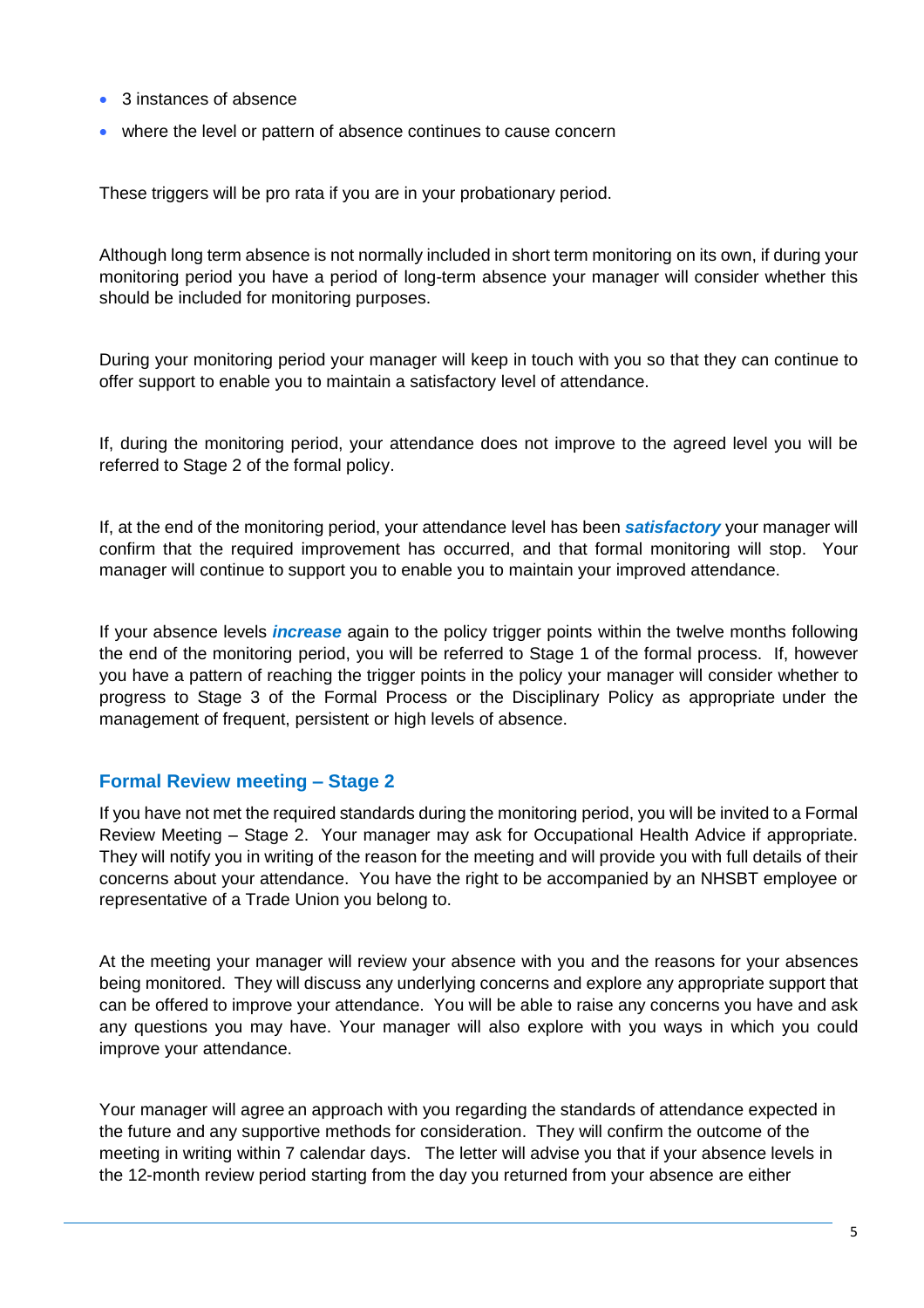- a total of 10 working days sickness absence (or 2 weeks pro rata)
- 3 instances of sickness absence
- where the level or pattern of absence continues to cause concern

then you will be referred to a Final Review Meeting – Stage 3.

These triggers will be pro rata if you are in your probationary period.

Although long term absence is not normally included in short term monitoring on its own, if during your monitoring period you have a period of long-term absence your manager will consider whether this should be included for monitoring purposes.

During the monitoring period your manager will keep in touch with you so that they can continue to offer support to enable you to maintain a satisfactory level of attendance.

If, during the monitoring period, your attendance does not improve to the agreed level you will be referred to Stage 3 of the formal policy.

If, at the end of the monitoring period, your attendance level has been *satisfactory* your manager will confirm that the required improvement has occurred, and that formal monitoring will stop. Your manager will continue to support you to enable you to maintain your improved attendance.

However, if your absence levels *increase* again to the policy trigger points within the twelve months after the end of monitoring you will be referred to Stage 2 of the formal process. Monitoring will commence from the date of the review meeting.

If however you have a pattern of reaching the trigger points in the policy your manager will consider whether to progress to Stage 3 of the Formal Process or the Disciplinary Policy as appropriate under the management of frequent, persistent or high levels of absence.

### **Final Review Meeting – Stage 3**

.

If you do not meet the requirements during the monitoring period, you will be invited to a Final Review Meeting. Prior to this meeting your manager will obtain up to date relevant advice from Occupational Health.

You will be notified in writing and advised of the possible outcome, this would normally be at least 7 calendar days prior to the meeting. You will be advised that you can be accompanied at this meeting by an NHSBT employee or a representative of a Trade Union you belong to and you will be given a copy of your sickness absence record in advance of the meeting.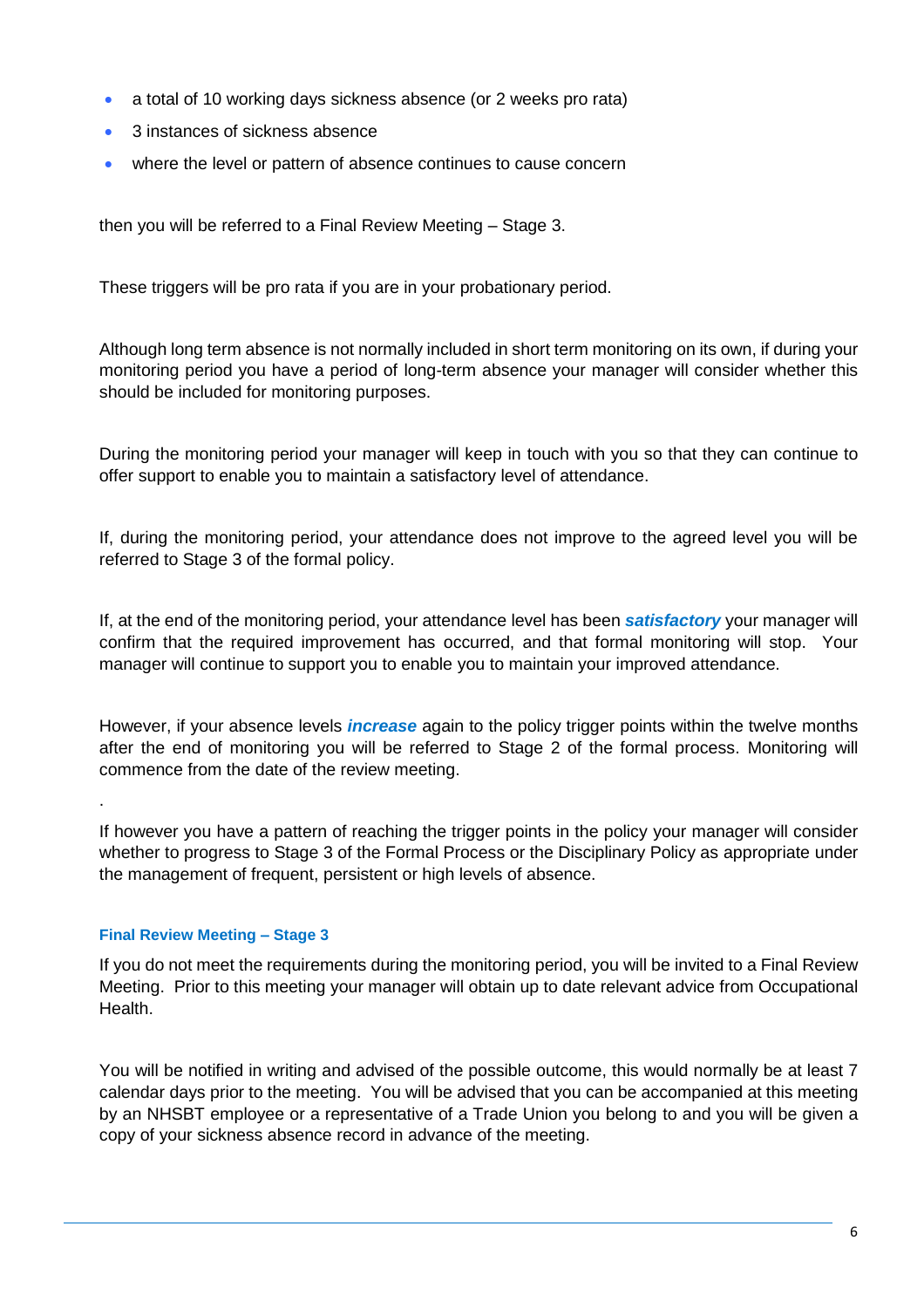This meeting will be chaired by a manager (not previously involved in the discussion) with dismissing authority, this would be a Director or 2 levels below or for Blood Donation or ODT this could be a Regional Manager, supported by Human Resources in an advisory capacity. The manager who managed and supported you with your Formal Review Meeting – Stage 2 and the monitoring of your absence will normally present the case to them.

The chair of the meeting will review your absence and the actions taken in order to determine that every reasonable effort has been made with you to enable you to achieve acceptable levels of attendance. You will be given the opportunity to present your view and ask any questions you feel are appropriate.

If it is determined that you have not achieved acceptable levels of attendance, and all warnings and support have been given in line with the policy, then the chair of the panel would be justified in dismissing you due to capability based on unacceptable levels of attendance.

If the outcome of the meeting is dismissal you will be given the appropriate period of paid notice.

If the outcome is action short of dismissal after careful consideration of the facts within the case and details presented, the panel will set the improvements expected and define the timescale to allow you to achieve the identified improvement levels.

The outcome will be communicated to you in writing within 7 calendar days of the meeting.

### **Management of Frequent, Persistent or High Levels of Absence**

It may be apparent that an employee has either frequent, persistent, high or regular patterns of absence which may include repeated periods of absence monitoring, normally over a period of up to 5 years, but can be a shorter period. In which case, you will need to consider whether it may be appropriate to refer the employee to a Final Review Meeting Stage 3 or the Disciplinary Policy if appropriate.

#### **If you have long term sickness absence**

If you are likely to be absent for 28 calendar days or longer and this is medically certified, then this will be defined as long term absence. Your manager will manage this absence proactively in order to support you, aid a safe return to work and to ensure that the absence is not prolonged for longer than is necessary. Your manager will support you during your absence through regular contact and by holding regular meetings with you.

### **Absence Support Meetings**

When your manager receives your fit note indicating that you are likely to have long term absence, they will meet with you as soon as possible to find out how you are, the likely prognosis, and to discuss any actions, temporary restrictions or reasonable adjustments to support you to return to work. Although not essential, it would be beneficial if any information that you may have about your condition is shared with your manager to enable them to provide you with the appropriate support.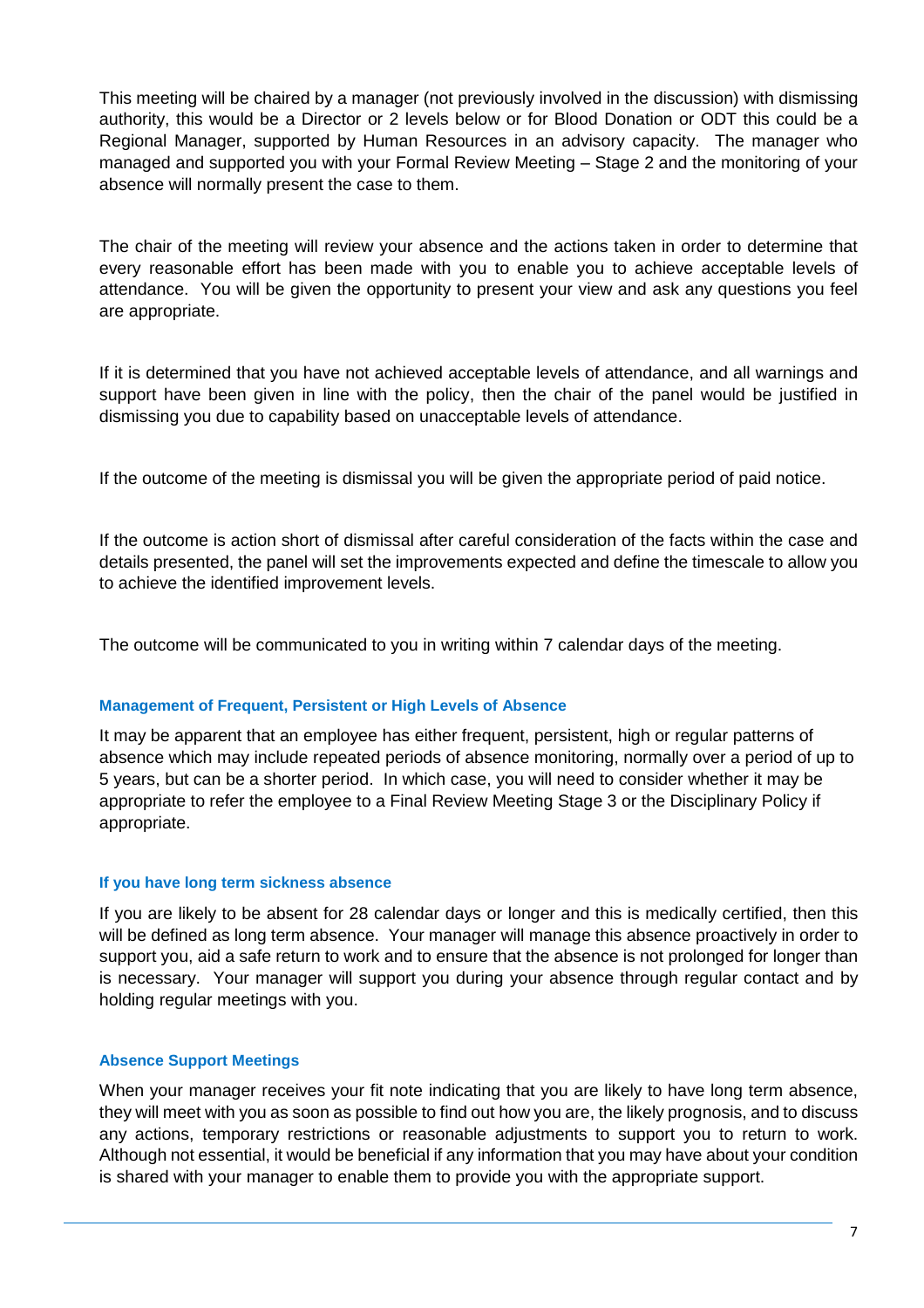If you are able to provide clear information about your condition and treatment and give a likely date of return, which is verified by your fit note, your manager will discuss frequency and arrangements for regular contact and meetings between you. They will also discuss with you any actions that can be taken to support your return to work and any actions you will be taking to receive treatment, advice and lifestyle changes that will support your expected return to work.

If you are unclear about your condition or likely return to work your manager will make a referral to Occupational Health in order to find out more about the underlying reasons for your absence and to seek advice on its likely duration, your ability to work and likelihood of return. Your manager will then meet with you to discuss the Occupational Health advice and agree arrangements for regular contact and meetings with you during your absence.

If Occupational Health advises that you may be fit to return but not in the near future, or if you have persistent or high levels of long-term absence your manager will need to take reasonable steps to manage this. In some cases, this may lead to termination of your employment or consideration of alternatives to dismissal in order to enable you to attend work on a regular basis.

While you are absent your manager will contact you regularly to see how you are. They will also meet with you regularly to review your sickness absence, this will normally be every 4 weeks and in your work place to assist you in maintaining contact with work. At each meeting your manager will discuss with you any options to allow you to return to work in some capacity. This will include permanent redeployment (if you have a disability), temporary work in another department, modified duties or GPs recommendations on your fit note which may facilitate an early return to work. If these can be accommodated, then a referral to OH would not be needed.

Notes will be taken of the agreed approach at these meetings and shared with you.

If you wish to have support gaining an alternative post within NHSBT your manager will work with you and an HR Consultant to identify any support you need.

If OH advise that you are unable to undertake your role due to a disability and you wish to explore redeployment to an alternative vacancy you will be placed on the Redeployment Register. reasonable time scale will be agreed for you to explore alternative opportunities and if your employment is subsequently terminated, you may continue to have this support during your notice period.

Evidence has shown that keeping in touch with your workplace helps to support people back to work. If you are going to be absent for more than 3 months, you will be offered the opportunity to attend work during your sickness absence on a 'keeping in touch' basis which will be on full pay.

If you have a health condition that prevents you from doing all or part of your role then this will be managed supportively with Occupational Health advice.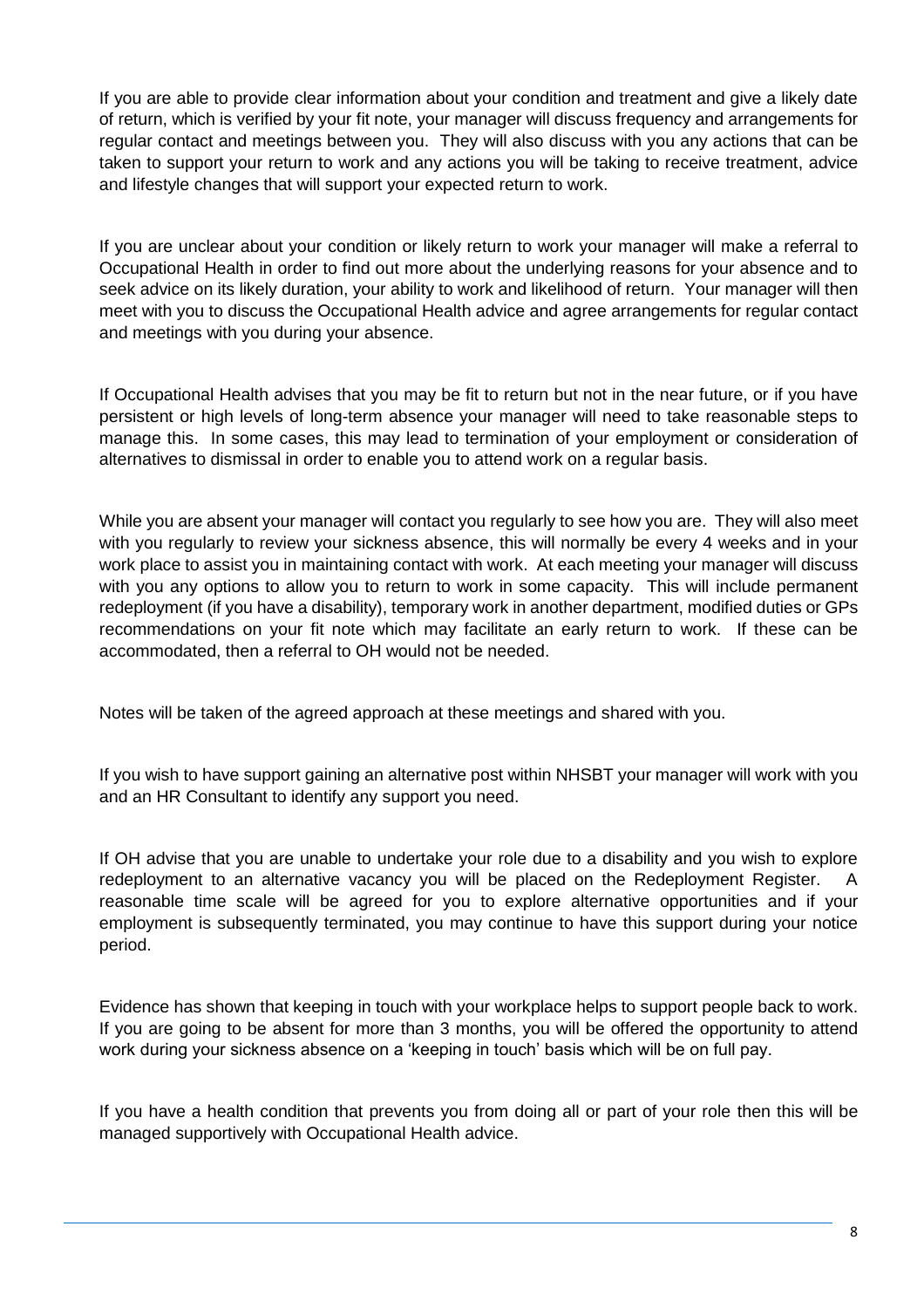When you are fit to return to work any recommendations on your Fit Note or OH recommended reasonable adjustments will be considered by your manager. These will often be for a short, defined period. However, if they are likely to be long term and can be accommodated, these should be recorded in the Tailored Adjustment Agreement (Attendance/People First)

If you return to work and following your phased return period, you fail to return to your normal work duties or if you have recurrent episodes of long term absence your manager will invite you to a Formal Review Meeting to consider your ability to attend work regularly.

If no return to work date has been identified for you, usually by the time your sick pay reduces to half pay your manager will hold a Formal Review meeting with you. If a return to work date has been identified, but it is after the point at which your sick pay entitlement will be exhausted your manager will need to hold a Formal Review meeting with you before this point.

### **Formal Absence Review Meeting (Long Term Sickness Absence)**

Where a return to work date has not been identified for you within a reasonable time scale, which would normally be at the point your full sick pay entitlement is exhausted you will be invited to a Formal Absence Review Meeting. This will be to discuss the latest medical advice and consider any other relevant factors before deciding on an appropriate course of action. The final options must be considered in line with NHS Terms and Conditions.

The possible outcomes of this review may include any of the following

- you may be fit to return at an agreed date
- you may be fit to return but not in the near future
- you may be fit to return to modified duties in your own or another department
- you are unfit to perform your current role due to a disability but are capable of other work with an agreed date to return and wish to be redeployed to an alternative vacancy
- to ensure that all reasonable adjustments have been considered to allow you to return to work
- flexible working arrangements (temporary or permanent) e.g. reduction in hours, or other contractual changes may enable you to return to work at an agreed date
- you accept that you are unable to return to work in which case your manager will invite you to a meeting to formally end your employment with appropriate paid notice this will be confirmed to you in writing within 7 calendar days of the meeting.
- you may wish to seek OH support to make an application for ill health retirement (if you are eligible)

Where you have made progress and may be able to return to work in the near future, arrangements may be made for a further review meeting at a mutually agreed date, but this should be no longer than 9 months after the start of your sickness absence.

If however, you are unable to return to work in your present job, reasonable adjustments are not feasible and alternative employment cannot be offered, you will be advised that a panel meeting will be arranged. At which time a case will be put forward to consider whether termination of your employment on the grounds of capability due to medical incapacity is appropriate.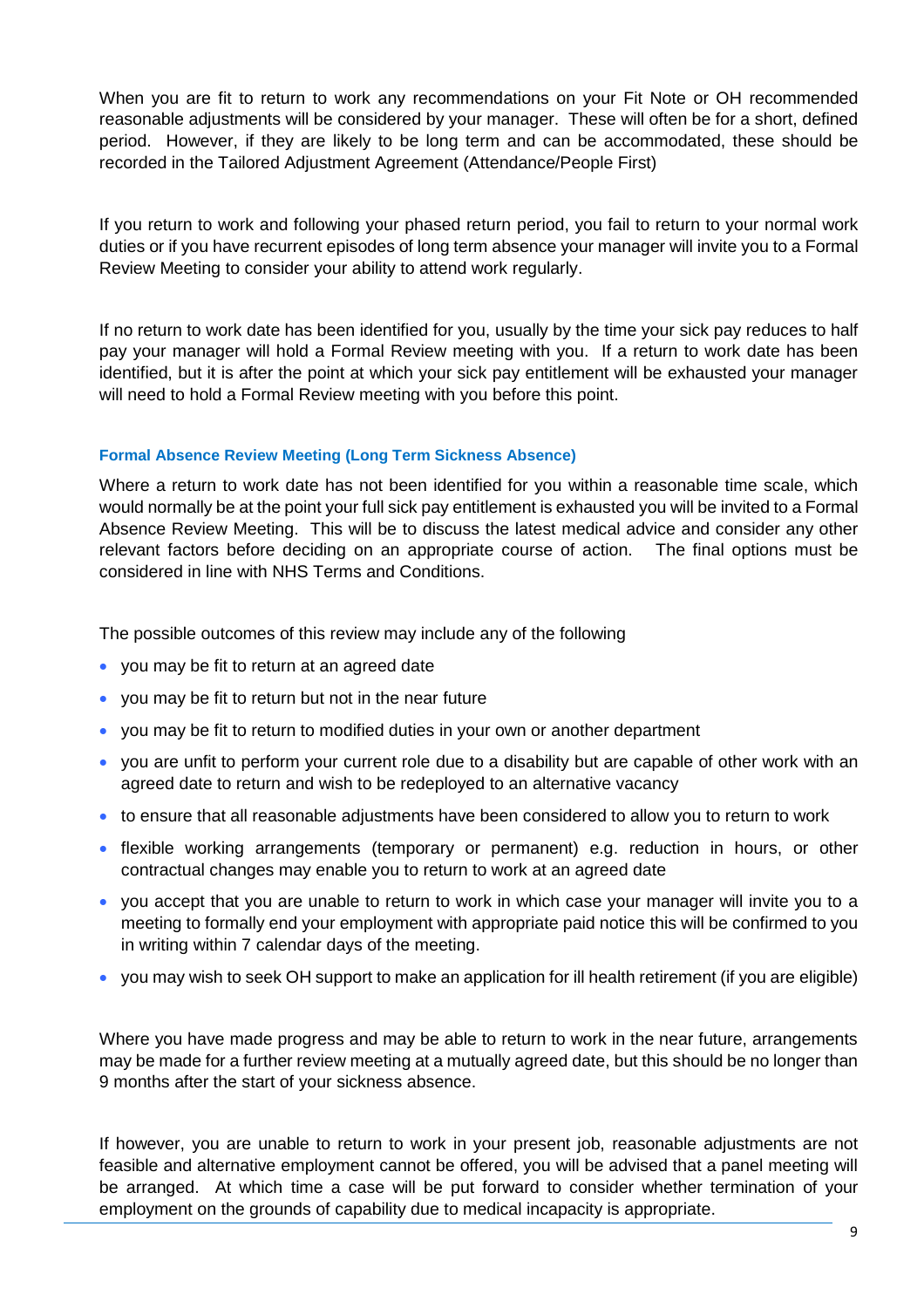If you wish to make an application for ill health retirement, as soon as you have made your application you will be invited to a meeting to formally end your employment with appropriate paid notice and this will be confirmed to you in writing within 7 calendar days of the meeting.

#### **Panel meeting to end your employment due to health reasons**

If after your Formal Absence Review Meeting your manager considers that a case needs to be put forward to terminate your employment you will be invited to a panel meeting. You will be notified in writing and advised of the possible outcome, this would normally be at least 7 calendar days prior to the meeting. You will be advised that you can be accompanied at this meeting by an NHSBT employee or a representative of a Trade Union you belong to, and you will be given a copy of the management case relating to your sickness absence record in advance of the meeting.

The panel will be chaired by a manager with dismissing authority, this would be a Director or 2 levels below or for Blood Donation or ODT this could be a Regional Manager supported by Human Resources in an advisory capacity. The manager who managed and supported your Formal Absence Review Meeting and the monitoring of your absence will normally present details of this and the options considered together with an up to date OH report.

The chair of the panel will review your absence and the actions taken in order to determine that every effort has been made, with you, to enable you to continue to work. If this is the case and all warning and support have been given in line with the policy then the chair of the panel would be justified in dismissing you, with appropriate notice, on the grounds of capability due to medical incapacity.

If the outcome of the meeting is dismissal you will be given the appropriate period of paid notice.

If the panel feel that action short of dismissal is appropriate to allow you more time to return to work an extension of up to 3 months may be given to allow you to achieve this.

The outcome will be communicated to you in writing within 7 calendar days of the meeting.

### **Making an appeal**

If you are not satisfied with the outcome of the Panel Meeting you can appeal against the outcome and decisions taken.

- this needs to be in writing, within 7 calendar days of the date of the letter confirming the outcome. The appeal should be sent to the Appeals secretary
- within 21 calendar days from the date of the outcome letter, you will be required to provide full details of your grounds for appeal, making clear what resolution you are seeking
- this will then be provided to the chair of the panel meeting for them to prepare their response to your grounds of appeal, which will be provided to you a minimum of 7 calendar days before the appeal

An appeal panel will be held without unreasonable delay, subject to the requirements above. The appeal panel will be led by someone more senior than the manager who chaired the meeting at which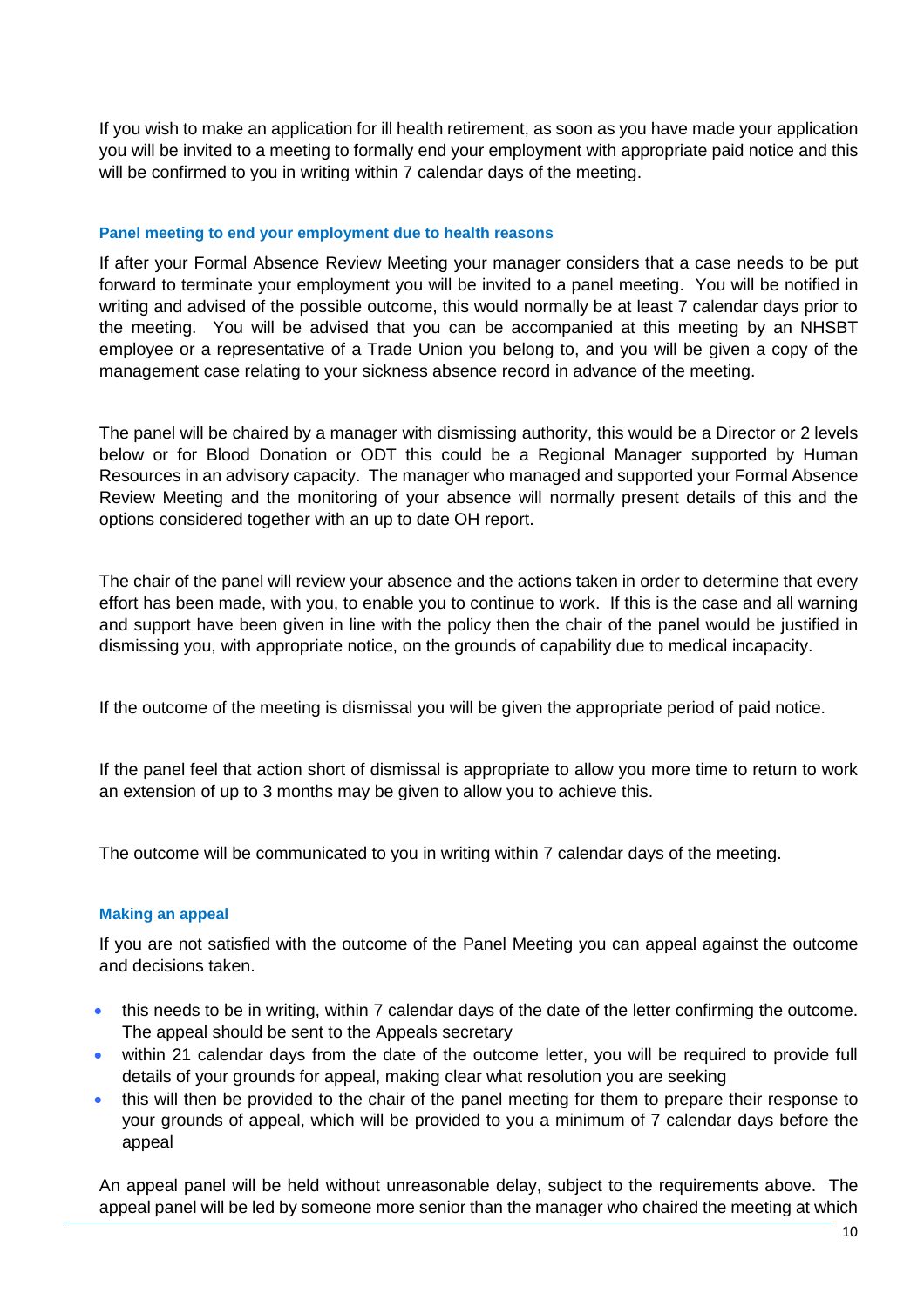your employment was terminated and not previously involved in the process. It will also be supported by an HR representative and a nominated National senior staff side representative.

You and the dismissing manager can present information to the panel about your appeal and the process followed so far. The panel will make a final and binding decision, normally on the same day if this is possible but on occasion it may be provided later, but without unreasonable delay. You will receive confirmation in writing of the appeal outcome within 7 calendar days of the appeal panel.

## **Unauthorised Absence**

### **Our expectations**

If you are away from work for a period of time, without the necessary permission, or you do not make contact this is considered to be unauthorised.

Other examples are:

- Failure to attend work without making contact prior to the start of the shift or in line with local reporting arrangements
- Failure to return to your shift or leaving your shift without prior agreement
- Repeated instances of failure to attend work without making contact prior to the start of the shift
- Continuous absence from work without contact, or with unacceptable levels of contact
- Periods of sickness absence where regular contact is not maintained, and/or medical certificates are not provided
- Failure to attend work for a shift where annual or other leave has been refused.

Further details can be found under Knowledge (FAQ's) in People First.

## **Process**

### **Manager**

When it becomes evident that your employee is not simply late for work, you should take the following actions:

- Attempt to contact the employee on their personal phone number(s), leaving voicemail or sending an appropriate text message if there is no answer
- Make a further attempt later in the shift, being clear about the consequences of unauthorised absence
- At the end of the missed shift, attempt contact by email or any other means available
- Assess whether contact by one of the employee's colleagues is possible and appropriate
- At the end of the missed shift, inform HR Direct and attempt to contact the employee's emergency contact
- At the beginning of the next shift, inform Pay Support that pay is to be withheld, beginning with the first missed shift and continuing until further notice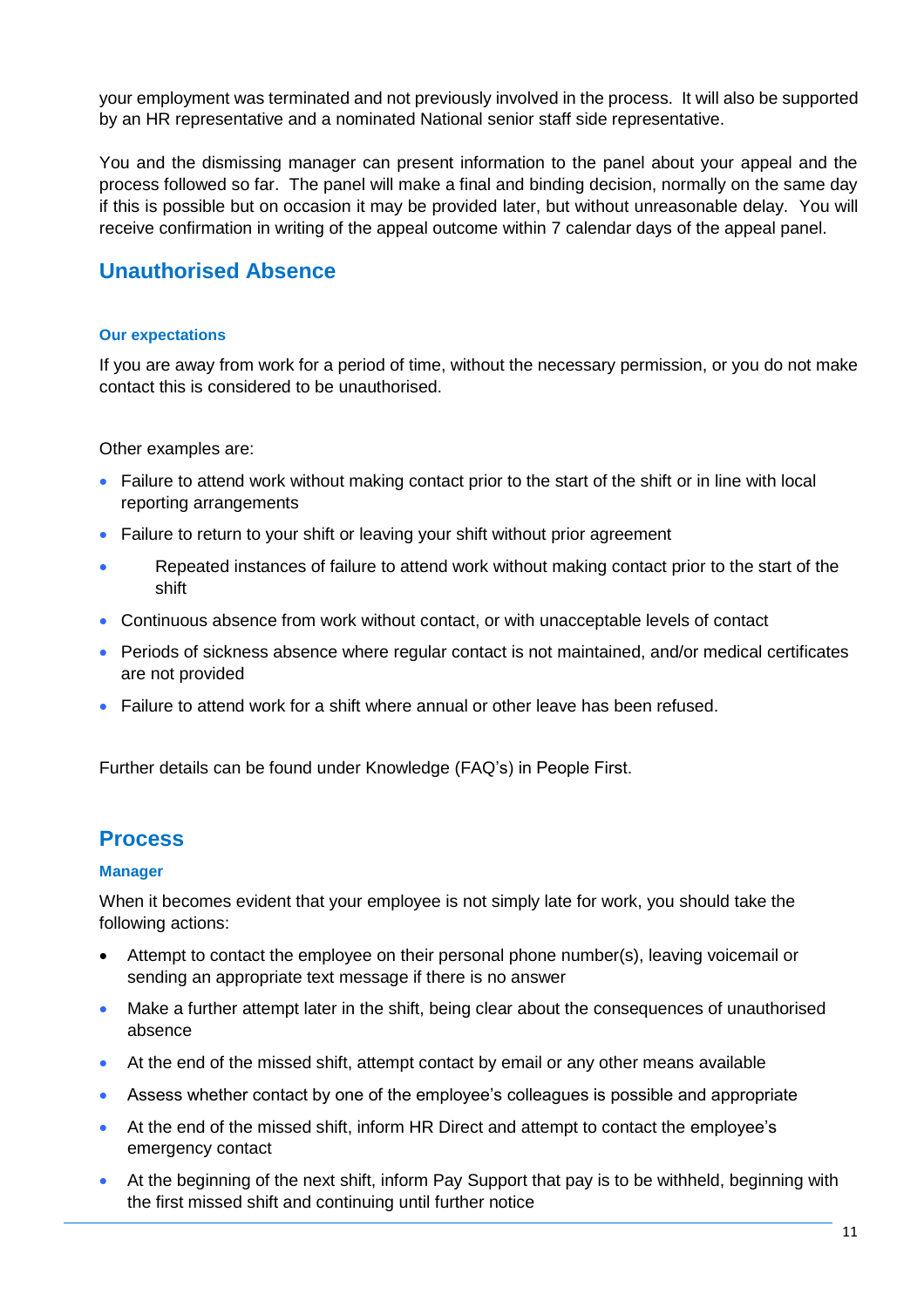- At the beginning of the next shift, attempt telephone contact again
- **If this is not successful, start the procedure below**

You must **log** all contact attempts (giving date and time) and should use as many means of contact as possible e.g. Phone, voicemail, text, email, letter, emergency contact etc.

### **When they return to work**

You must conduct a Return to Work meeting to find out why they did not attend work or contact you. If this is a first occasion, following this discussion you may decide to issue an improvement note, or you may decide to advise them of the required standard noted by means of a file note or e mail etc. If this is contested, the Disciplinary Policy must be followed. The second or subsequent instances of failure to attend work without making contact will result in further Disciplinary action.

### **Continuous absence from work without contact or with unacceptable levels of contact**

Should your employee remain absent and out of contact for more than 24 hours you must:

- inform HR Direct of the unauthorised absence case
- stop pay with effect from the first date that they should have attended work. Pay may be stopped FROM the first day (rather than ON the first day)
- write to the employee to request they make contact within 3 calendar days, and inform them that pay has been stopped and the consequences of not responding
- if they do not make contact in the expected 3 calendar days send a further letter requesting them to attend an investigation meeting, providing reasonable notice and advising them of their right to be accompanied

Should they fail to attend the investigation meeting you will need to send a letter advising they have been invited to a disciplinary panel meeting where a decision will be made about their future employment. You need to ensure they have reasonable notice of the meeting and advise them of their right to be accompanied by an NHSBT employee or a representative of a Trade Union they belong to.

If they fail to attend the disciplinary panel meeting, without good reason, the panel may, decide to make a decision in the employee's absence.

## **Employee**

During the times when your manager has set a deadline for you to make contact, your manager should make reasonable attempts (e.g. once a day where possible) to contact you and these attempts should be documented.

If you make contact during this process and fail to attend work again within 6 weeks of your first unauthorised absence, your manager will follow the procedure above under 'Persistent failure to attend work without making contact'.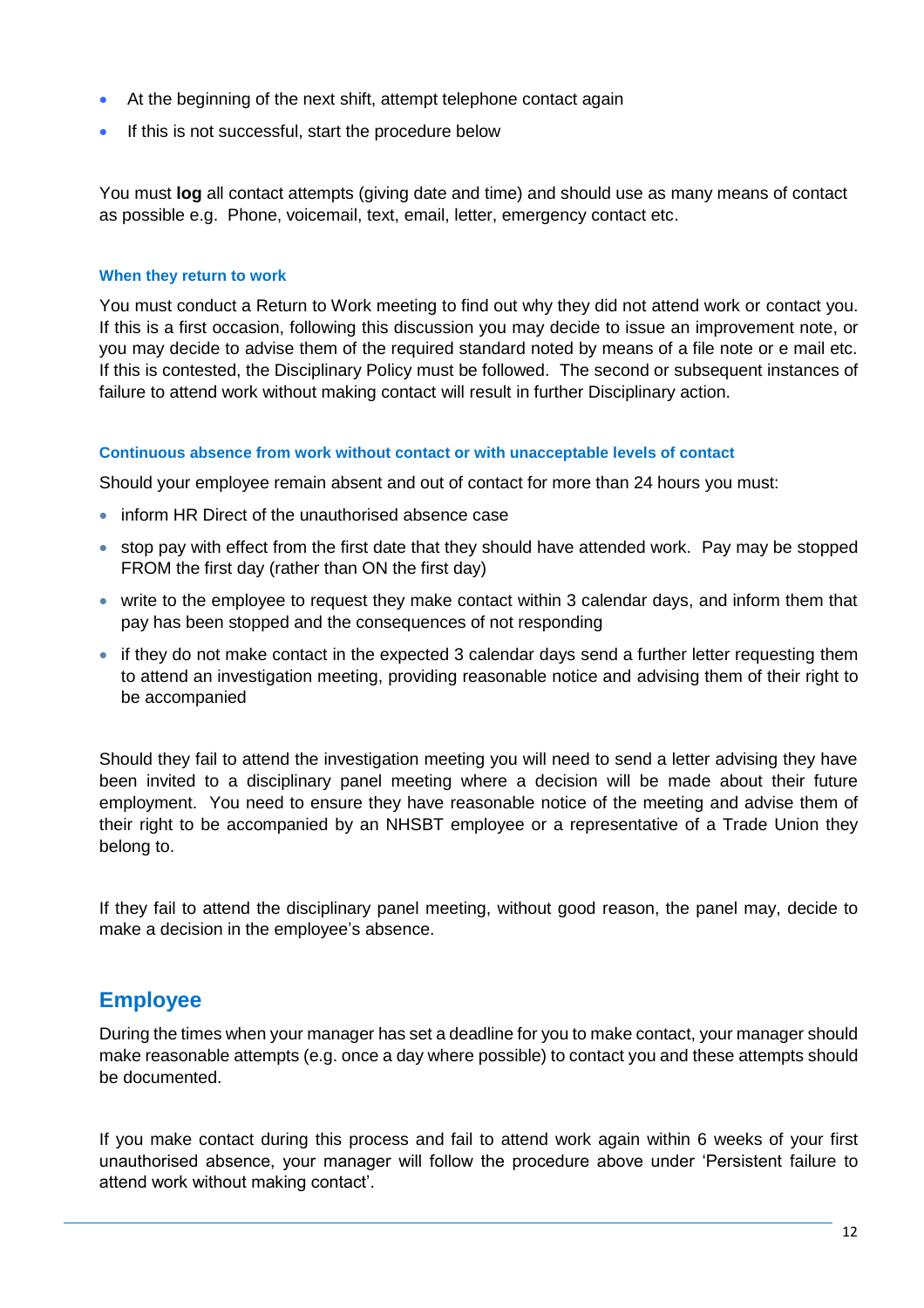You have the right to be accompanied by an NHSBT employee or representative of a Trade Union you belong to, at any formal meeting during this process as disciplinary action is a potential outcome. This would not include the return to work interview but would include any formal investigation or where action may be taken.

Each case of unauthorised absence will be looked at on its own merits, and circumstances such as length of service, employment record etc. may be considered.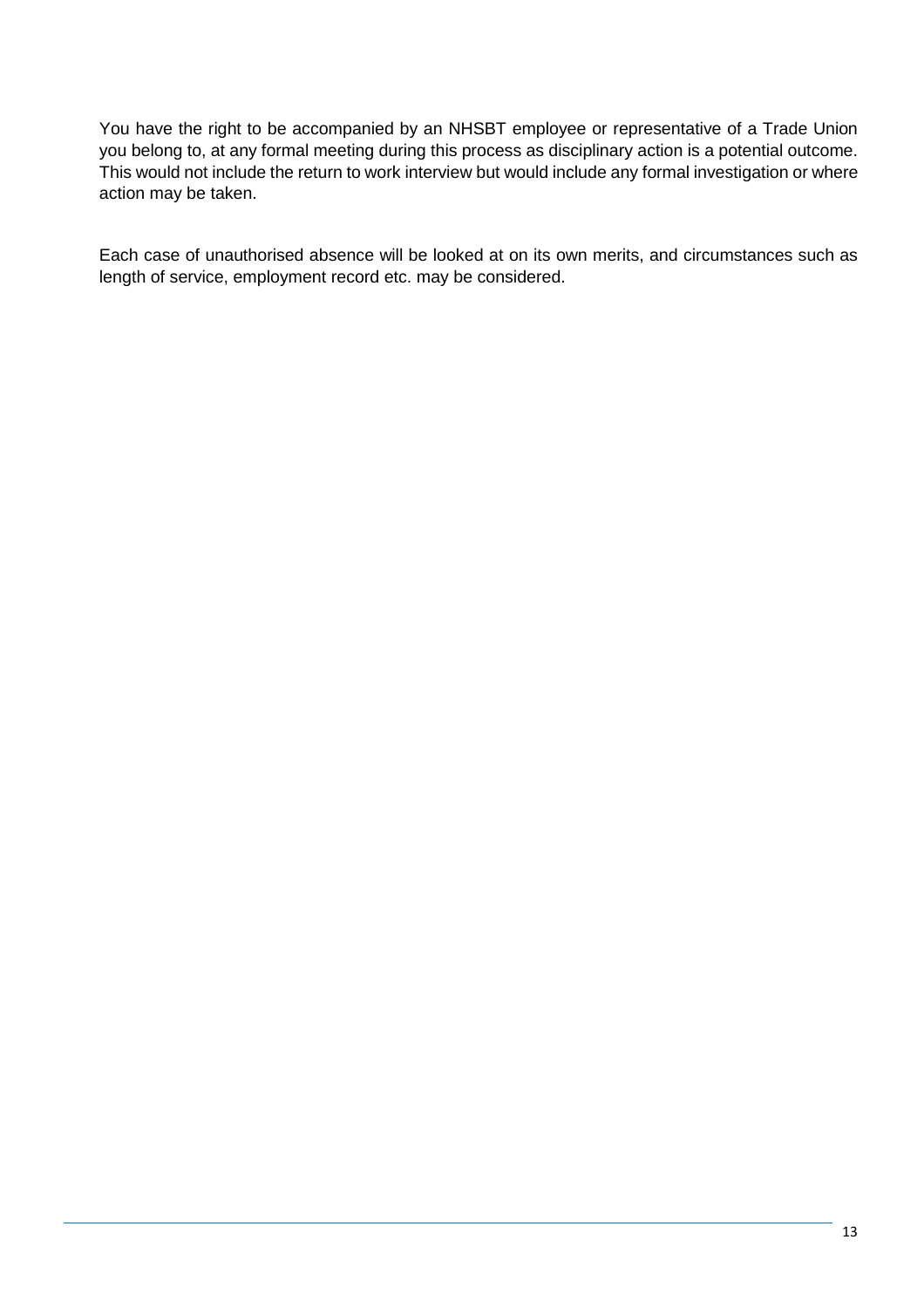# **3.0 Flowchart**